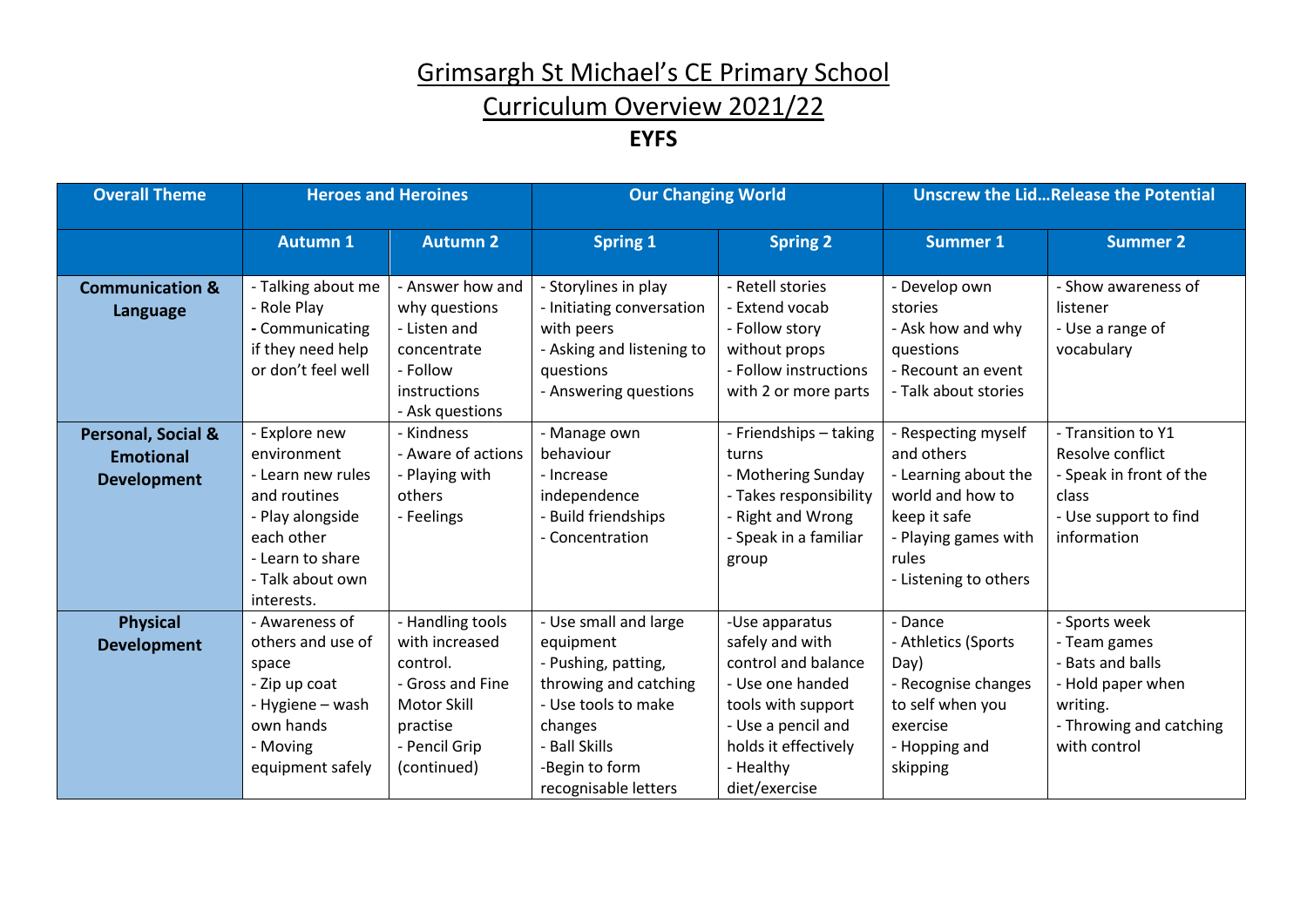### Curriculum Overview 2021/22

|              | - Moving in<br>different ways                                                                                 | - Show a<br>preference for a<br>dominant hand.<br>- Travelling,<br>balancing and<br>climbing<br>- Jumping off an<br>object<br>- Begin to form<br>recognisable<br>letters   | - Continue to think<br>about basic hygiene                                                                                                                                        | <b>Balancing with</b><br>control                                                              | - Using a pencil to<br>write on the line.<br>- Creating own<br>movements and<br>linking them<br>together in a<br>sequence                                              |                                                                                                                                                                                 |
|--------------|---------------------------------------------------------------------------------------------------------------|----------------------------------------------------------------------------------------------------------------------------------------------------------------------------|-----------------------------------------------------------------------------------------------------------------------------------------------------------------------------------|-----------------------------------------------------------------------------------------------|------------------------------------------------------------------------------------------------------------------------------------------------------------------------|---------------------------------------------------------------------------------------------------------------------------------------------------------------------------------|
|              |                                                                                                               | - Lancs PE<br>Scheme                                                                                                                                                       |                                                                                                                                                                                   |                                                                                               |                                                                                                                                                                        |                                                                                                                                                                                 |
| <b>Maths</b> | - Baseline<br>- Matching and<br>Sorting<br>- Comparing<br>- Numbers 1-5<br>- Positional<br>Language           | - Simple patterns<br>- One More/One<br>less<br>- 2-D Shapes<br>- Representing<br><b>Numbers</b>                                                                            | - Number bonds to 5<br>- Numbers to 10<br>- Addition to 10                                                                                                                        | - Patterns<br>- 3-D Shapes<br>- Weight<br>Capacity<br>Length and Height                       | - Counting on and<br>back<br>- Combining two<br>groups<br>- Numbers to 20<br>- Odds and Evens                                                                          | - Doubling<br>- Halving/Sharing into<br>groups<br>- Money<br>- Time                                                                                                             |
| Literacy     | - Phase 1 Phonics<br>- Introduce Phase<br>2 Sounds<br>- Hear initial<br>sounds<br>- Handle books<br>carefully | Phase 2 sounds<br>- Correct letter<br>formation<br>- Shared reading<br>and writing<br>- Write my name<br>- Oral blending<br>- Beginning to<br>join in repeated<br>refrains | Phase 2/3<br>- Writing labels,<br>captions and phrases.<br>- Blending for writing<br>- Sequencing stories &<br>events<br>- Recognise familiar<br>words<br>- Write letters clearly | Phase 3<br>- Non- fiction books<br>- World Book Day<br>- Comprehension<br>- Sentence building | Phase 3/4<br>- Non-fiction books<br>- Writing sentences<br>independently<br>- Read and write key<br>words<br>- Read own writing<br>- Characters<br>- Retelling stories | - Writing sentences<br>- Key Word Spelling<br>- Read and Write tricky<br>words<br>- Use new vocab<br>- Use phonic knowledge<br>to write unfamiliar words<br>- Traditional Tales |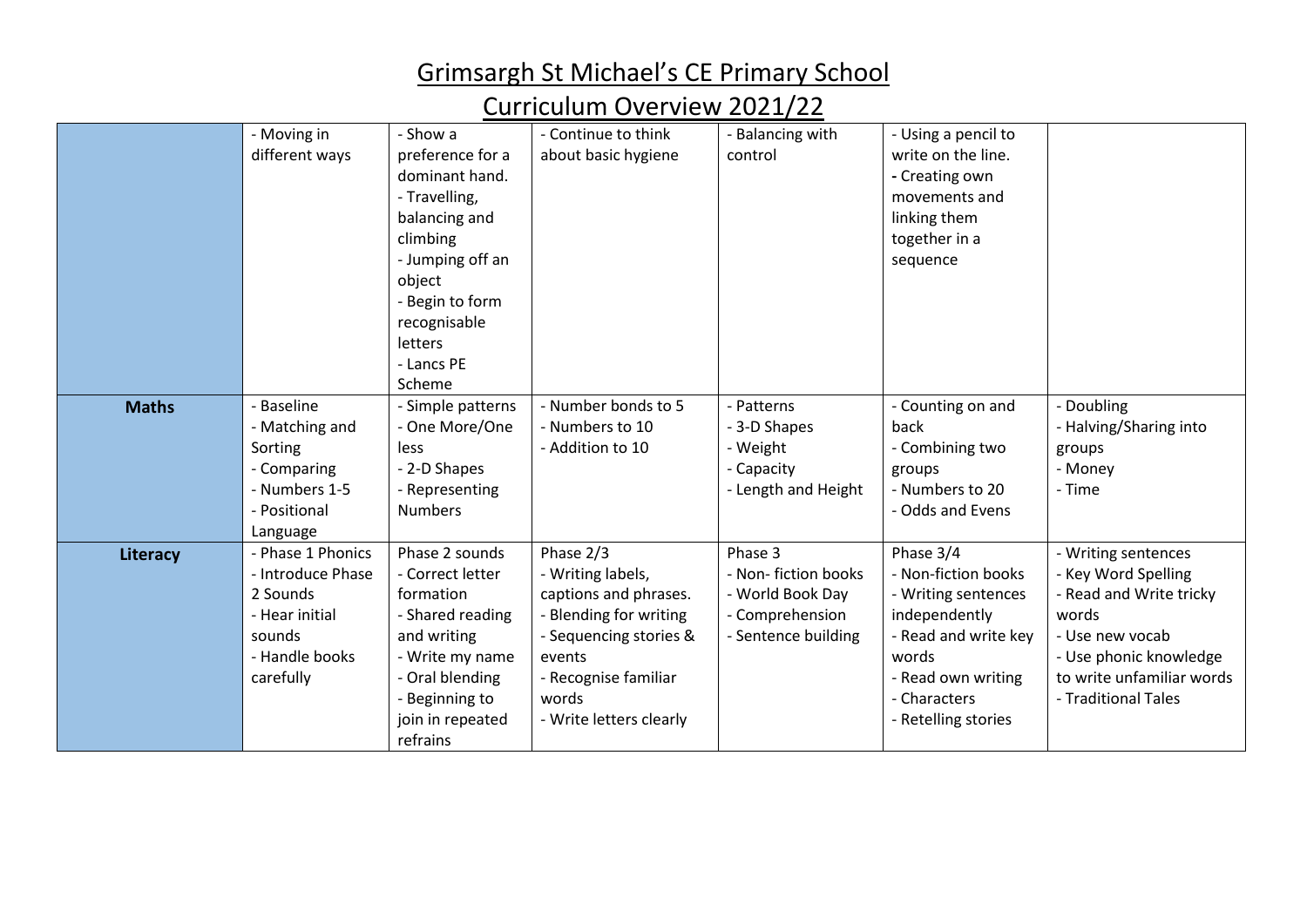## Curriculum Overview 2021/22

| <b>Understanding the</b>   | - Harvest           | - Autumn          | - Winter              | - Our local               | - Show care for living | - Road safety - Rightstart |
|----------------------------|---------------------|-------------------|-----------------------|---------------------------|------------------------|----------------------------|
| <b>World</b>               | Celebrations        | (seasons          | - Freezing & Melting  | environment               | things                 | - Making own choices       |
|                            | - School            | changing)         | - Different           | - Similarities and        | - Know that the        | with technology            |
|                            | environment and     | - Roles of people | environments          | differences               | environment and        | - Floating and Sinking     |
|                            | routine             | in our community  | - Weather             | - Observations of         | living things are      | - Materials and purposes   |
|                            | - Talk about family | - Diwali          | - Care for the        | plants                    | influenced by          |                            |
|                            | life.               | - Bonfire Night   | environment           | - Growing and             | humans                 |                            |
|                            | - Talk about past   | - Christmas       | - Internet safety     | plantng                   | - Animals and their    |                            |
|                            | and present         | - Nativity        | - Chinese New Year    | - Trip to Brockholes/     | young                  |                            |
|                            | events in our lives |                   |                       | <b>Grimsargh Wetlands</b> | - Minibeasts           |                            |
|                            | and other's lives   |                   |                       | - Compare and             | - Lifecycles           |                            |
|                            |                     |                   |                       | contrast different        |                        |                            |
|                            |                     |                   |                       | countries, cultures,      |                        |                            |
|                            |                     |                   |                       | communities,              |                        |                            |
|                            |                     |                   |                       | people.                   |                        |                            |
| <b>Expressive Arts and</b> | - Self-Portraits    | - Christmas Cards | - Cold colours        | - Patterns and            | - Exploring tools      | - Imaginative role play    |
| <b>Design</b>              | - Fruit and         | - Wrapping        | - Penguins            | texture                   | - Sing Songs           | and movement               |
|                            | Vegetable printing  | presents          | - Colour Mixing       | - Instruments             | - Junk modelling       | - Acting out stories       |
|                            | - Harvest Weaving   | - Making          | - Musical Instruments | - Observational           | - Combining            | - Making character masks   |
|                            | Exploring           | wrapping paper    | - Winter pictures     | drawings of plants        | different media to     | and costumes               |
|                            | different media     | with pattern and  | - Making Chinese      | - Experimenting with      | make                   |                            |
|                            | - Mark Making       | colour            | Lanterns and dragons  | different colour and      | representations of     |                            |
|                            | - Simple Songs -    | - Diwali lamps    |                       | texture                   | animals and objects    |                            |
|                            | Charanga            | - Calendars       |                       |                           |                        |                            |
|                            |                     | Bonfire dancing   |                       |                           |                        |                            |
|                            |                     | Bonfire           |                       |                           |                        |                            |
|                            |                     | celebrations      |                       |                           |                        |                            |
|                            |                     | - Firework        |                       |                           |                        |                            |
|                            |                     | pictures          |                       |                           |                        |                            |
|                            |                     | - Singing Songs   |                       |                           |                        |                            |
|                            |                     | from memory       |                       |                           |                        |                            |